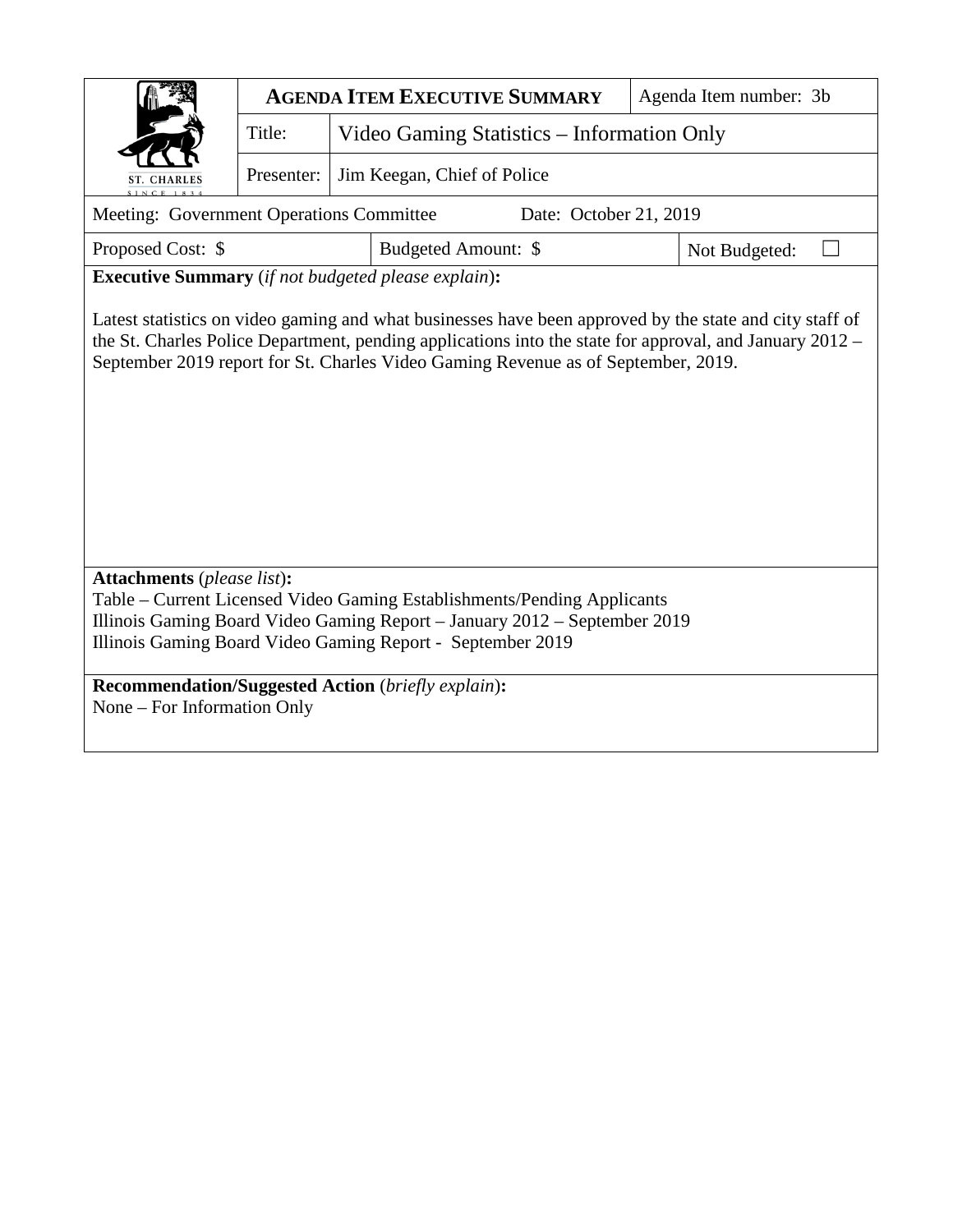# **City of St. Charles Video Gaming Statistics September, 2019**

| <b>LICENSED ESTABLISHMENTS</b>       | <b>CORPORATION NAME</b>                | <b>ADDRESS</b>       |             |
|--------------------------------------|----------------------------------------|----------------------|-------------|
| <b>Alexanders Café</b>               | Alexanders Café, Inc.                  | 1650 W. Main St.     | St. Charles |
| Alibi Bar & Grill                    | Alibi Bar & Grill, Ltd.                | 12 N. 3rd St.        | St. Charles |
| Alley 64                             | Alley 64, Inc.                         | 212 W. Main St.      | St. Charles |
| <b>Rookies</b>                       | BK & MM Ventures, LLC                  | 1545 W. Main St.     | St. Charles |
| <b>Crazy Fox</b>                     | Crazy Fox, LLC                         | 104 E Main St        | St. Charles |
| Dawn's Beach Hut                     | Dawn's Café, LTD                       | 8 N Third St.        | St. Charles |
| <b>Main Street Pub</b>               | <b>Main Street Pub</b>                 | 204 W Main St        | St. Charles |
| <b>The Filling Station</b>           | Health Nuts, Ltd.                      | 300 W Main St.       | St. Charles |
| <b>St. Charles Bowl</b>              | LA Manson Corp.                        | 2520 W Main St       | St. Charles |
| <b>Second Street Bar &amp; Grill</b> | Mark VII Hospitality, Ltd.             | 221 S. 2nd Street    | St. Charles |
| <b>Brown's Chicken</b>               | NLHM, Inc.                             | 1910 Lincoln Highway | St. Charles |
| The Evergreen Pub & Grill            | Northwoods Pub and Grill, LLC          | 1400 W Main St       | St. Charles |
| <b>Riverside Pizza &amp; Pub</b>     | Riverside Pizza, Inc.                  | 102 E Main St        | St. Charles |
| <b>Spotted Fox Ale House</b>         | St. Charles Sports LLC                 | 3615 E. Main St.     | St. Charles |
| <b>Tap House Grill</b>               | Tap House Grill St. Charles, LLC       | 3341 W Main St.      | St. Charles |
| St. Charles Moose Lodge 1368         | St Charles Moose Lodge 1368            | 2250 W Rt. 38        | St. Charles |
| <b>PENDING ESTABLISHMENTS</b>        | <b>CORPORATION NAME</b>                | <b>ADDRESS</b>       |             |
| Romano's                             | Romano Mercato Italiano, Inc.          | 210 Cedar Street     | St. Charles |
| <b>Yummy Place</b>                   | Yummy Place Burrito Los Asaderos, Inc. | 2400 E. Main Street  | St. Charles |
| <b>R</b> House                       | SCMC Enterprises, Inc.                 | 214 W Main Street    | St. Charles |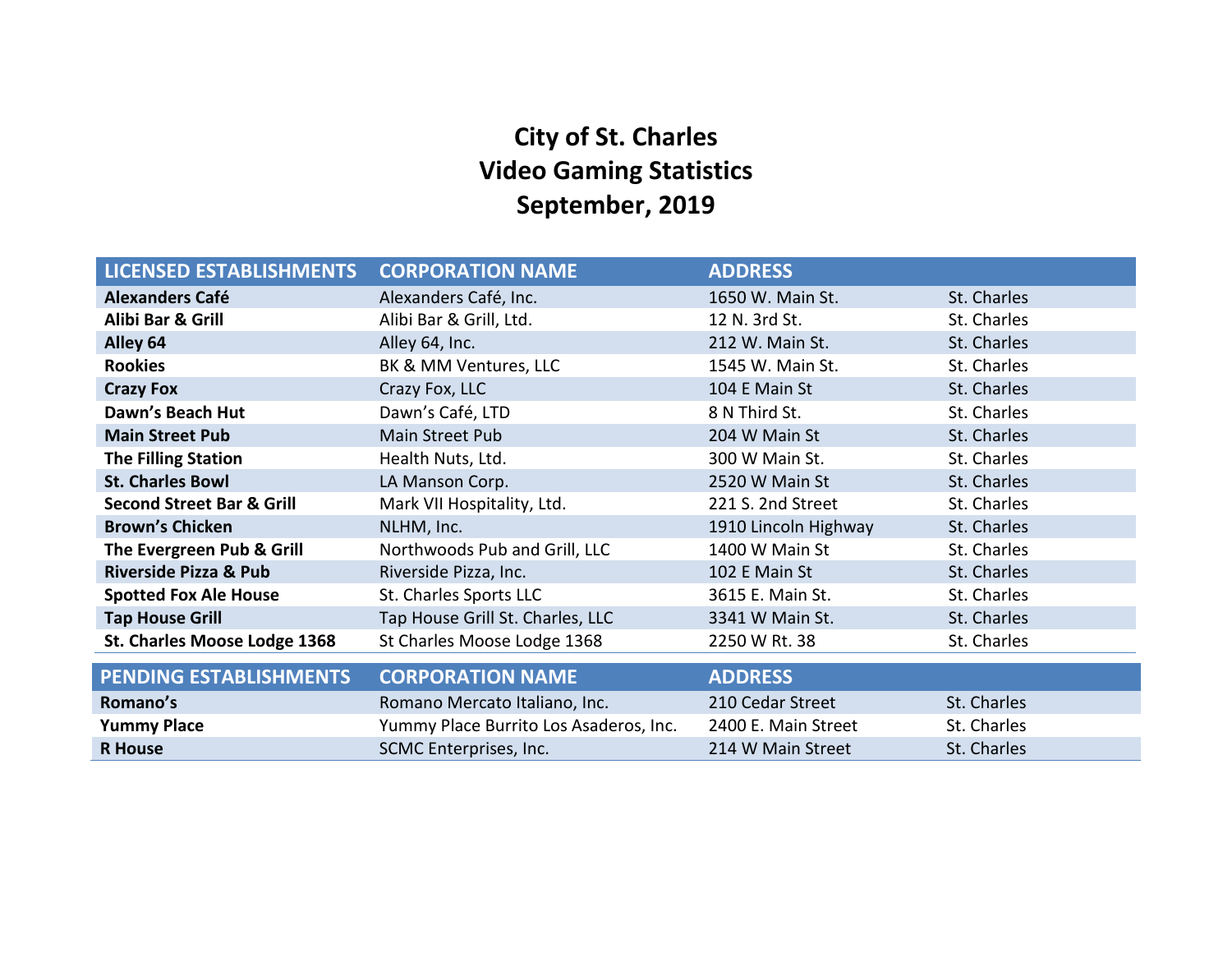## **ILLINOIS GAMING BOARD VIDEO GAMING REPORT**

## 10/16/2019

4:59 pm

#### *St. Charles*

#### **September 2019**

|                      |                                                  |                          |                     | <b>VGT Wagering Activity</b> |                |                                        | <b>VGT Income</b> |                  |                               | <b>VGT Tax Distribution</b> |                       |                              |
|----------------------|--------------------------------------------------|--------------------------|---------------------|------------------------------|----------------|----------------------------------------|-------------------|------------------|-------------------------------|-----------------------------|-----------------------|------------------------------|
| <b>Municipality</b>  | <b>Establishment</b>                             | License<br><b>Number</b> | <b>VGT</b><br>Count | Amount<br>Played             | Amount<br>Won  | <b>Net Wagering</b><br><b>Activity</b> | Funds In          | <b>Funds Out</b> | <b>Net Terminal</b><br>Income | NTI Tax                     | <b>State</b><br>Share | <b>Municipality</b><br>Share |
| <b>St. Charles</b>   | ALIBI BAR & GRILL LTD.                           | 150704430                | 5                   | \$12,932.04                  | \$12,344.33    | \$587.71                               | \$3,952.00        | \$3,344.29       | \$607.71                      | \$279.60                    | \$237.24              | \$42.36                      |
| <b>St. Charles</b>   | Alley 64, INC.                                   | 160702383                | 5                   | \$518,187.89                 | \$484,736.82   | \$33,451.07                            | \$186,843.00      | \$153,391.93     | \$33,451.07                   | \$11,038.82                 | \$9,366.27            | \$1,672.55                   |
| <b>St. Charles</b>   | BK & MM VENTURES LLC                             | 160702415                | 5                   | \$370,283.68                 | \$339,452.60   | \$30,831.08                            | \$113,754.00      | \$82,922.97      | \$30,831.03                   | \$10,174.30                 | \$8,632.74            | \$1,541.56                   |
| <b>St. Charles</b>   | CRAZY FOX, LLC                                   | 170701805                |                     | \$136,466.04                 | \$119,011.55   | \$17,454.49                            | \$38,464.00       | \$21,009.51      | \$17,454.49                   | \$5,760.01                  | \$4,887.28            | \$872.73                     |
| <b>St. Charles</b>   | DAWN'S CAFE, LTD.                                | 160702454                | $\overline{2}$      | \$14,289.07                  | \$13,156.06    | \$1,133.01                             | \$5,228.00        | \$4,094.99       | \$1,133.01                    | \$373.84                    | \$317.20              | \$56.64                      |
| <b>St. Charles</b>   | HDF Entertainment. LLC                           | 180702511                | 5                   | \$68,902.00                  | \$66,204.97    | \$2,697.03                             | \$25,160.00       | \$22,462.84      | \$2,697.16                    | \$890.05                    | \$755.20              | \$134.85                     |
| <b>St. Charles</b>   | HEALTH NUTS, LTD.                                | 180702391                | 5                   | \$96,336.09                  | \$91,670.54    | \$4,665.55                             | \$38,165.00       | \$33,499.23      | \$4,665.77                    | \$1,539.70                  | \$1,306.41            | \$233.29                     |
| St. Charles          | L. A. MANSON CORPORATION                         | 160703156                | 5                   | \$136,844.88                 | \$127,853.40   | \$8,991.48                             | \$42,592.00       | \$33,600.52      | \$8,991.48                    | \$2,967.17                  | \$2,517.60            | \$449.57                     |
| St. Charles          | MARK VII HOSPITALITY LIMITED                     | 170702225                | 5                   | \$529,993.85                 | \$493,339.50   | \$36,654.35                            | \$154,378.00      | \$117,723.65     | \$36,654.35                   | \$12,095.92                 | \$10,263.21           | \$1,832.71                   |
| St. Charles          | NLHM Inc.                                        | 160702847                |                     | \$113,647.47                 | \$106,296.44   | \$7,351.03                             | \$30,524.00       | \$23,172.97      | \$7,351.03                    | \$2,425.85                  | \$2,058.30            | \$367.55                     |
| <b>St. Charles</b>   | Northwoods Pub & Grill Inc.                      | 160702493                | 5                   | \$257,196.65                 | \$242,783.08   | \$14,413.57                            | \$87,265.00       | \$72,851.70      | \$14,413.30                   | \$4,756.37                  | \$4,035.71            | \$720.66                     |
| <b>St. Charles</b>   | Riverside Pizza, Inc.                            | 160702553                |                     | \$216,659.29                 | \$194,984.55   | \$21,674.74                            | \$71,884.00       | \$50,209.26      | \$21,674.74                   | \$7,152.66                  | \$6,068.92            | \$1,083.74                   |
| <b>St. Charles</b>   | SAINT CHARLES SPORTS, LLC                        | 160702605                | 5                   | \$274,654.48                 | \$252,778.58   | \$21,875.90                            | \$82,590.00       | \$60,714.10      | \$21,875.90                   | \$7,219.03                  | \$6,125.23            | \$1,093.80                   |
| <b>St. Charles</b>   | St. Charles Lodge No. 1368, Loyal Order of Moose | 160802392                | 5                   | \$160,012.32                 | \$150,152.15   | \$9,860.17                             | \$54,139.00       | \$44,278.96      | \$9,860.04                    | \$3,253.81                  | \$2,760.81            | \$493.00                     |
| <b>St. Charles</b>   | TAP HOUSE GRILL ST. CHARLES, LLC                 | 170702248                | 5                   | \$232,389.49                 | \$211,763.53   | \$20,625.96                            | \$72,217.00       | \$51,591.09      | \$20,625.91                   | \$6,806.62                  | \$5,775.31            | \$1,031.31                   |
| <b>REPORT TOTAL:</b> |                                                  | <b>15 Establishments</b> | 69                  | \$3,138,795.24               | \$2,906,528.10 | \$232,267.14                           | \$1,007,155.00    | \$774,868.01     | \$232,286.99                  | \$76,733.75                 | \$65,107.43           | \$11,626.32                  |